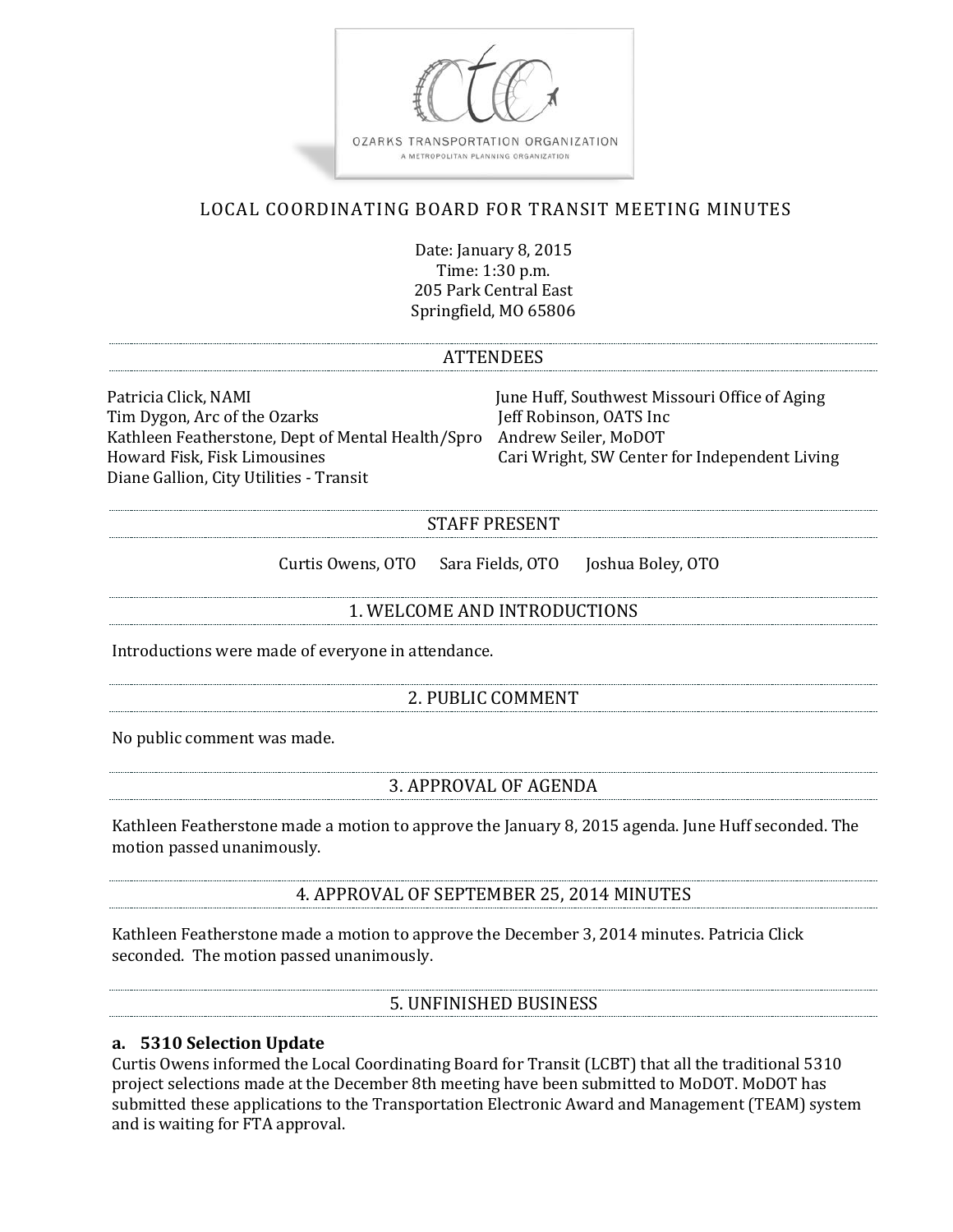Diane Gallion informed the LCBT that CU has also submitted the New Freedom type 5310 application to the TEAM system and the 5339 Bus and Bus facility application has also been submitted to the TEAM system.

Sara Fields asked Diane what the approval process was for the 5339 grant. Diane stated that the process started with a January 1st deadline and was not sure of the next steps FTA would take because of the Transit Award Management System (TrAMS) would not open until around April. **Information only**

# **b. 5-Year Implementation Plan Report**

Curtis explained the 5-Year Implementation plan shows a heavy media action for FY15. He requested that anything that an agency is doing to fulfill any of the FY15 actions be shared for future reporting.

He also explained the FY14 actions were not all complete and began a discussion with action item *4 Utilize agencies' resource list*. Curtis explained he did not have any information of agencies sharing other agencies information to current or new clients served.

Patricia Click with the National Alliance on Mentally Illness (NAMI) explained that NAMI uses the 211 system as a resource and also has a green book called "Where To Turn" developed by NAMI used as a resource. This green book has many local agencies list and is shared with clients as agency resources are needed. June Huff shared that Southwest Missouri Office of Aging (SWMOA) has a yellow book that is a directory of agency services and a blue book titled "Long-Term Care Guide" that list agencies SWMOA utilizes when sharing other agencies services with their clients. The yellow book and blue book are listed on the website of SWMOA.

Item *13 Provide education with comprehensive literature handout packet during user application process.* Curtis explained that he was not aware of any agency providing this information. Patricia explained that NAMI did provide a comprehensive information packet. Curtis asked if he could get a sample packet.

# Item *15 Assist through frequently asked question webpage.*

Curtis explained that he looked at some agencies webpages but did not find FAQ section on most. Burrell health did have an FAQ section. Most agencies did not have a FAQ located on their webpage.

# Item *16 Enhance and promote the 211 system locally and statewide.*

Curtis explained the 211 system seemed to be not so user friendly. Patricia responded that NAMI used the 211 but it was slow to get a response. Patricia stated that it was useful but slow. Curtis mentioned that the LCBT in general has not enhanced the 211 system and will need to look for ways to enhances it.

# Item *17 Actively promote local agency brochures.*

Curtis explained that he was not aware of any agency promoting other agencies. June with SWMOA does have an office coordinator that does actively promote all agencies through and agency listed in the yellow book. Cari Wright with Southwest Center for Independent Living mention that they generally received calls about their services and make the right connections with their office staff.

Patricia Click commented about action item 12 *Increase or improve ADA accessibility at bus stops*. She asked if there is a better way to included more bus stops on the transit system. Diane Gallion with the City Utilities Transit responded that CU had about 1,000 bus stops with about 87 of those sheltered. As 5310 grant funds become available CU applies for the New Freedom portions to add more shelters to the system.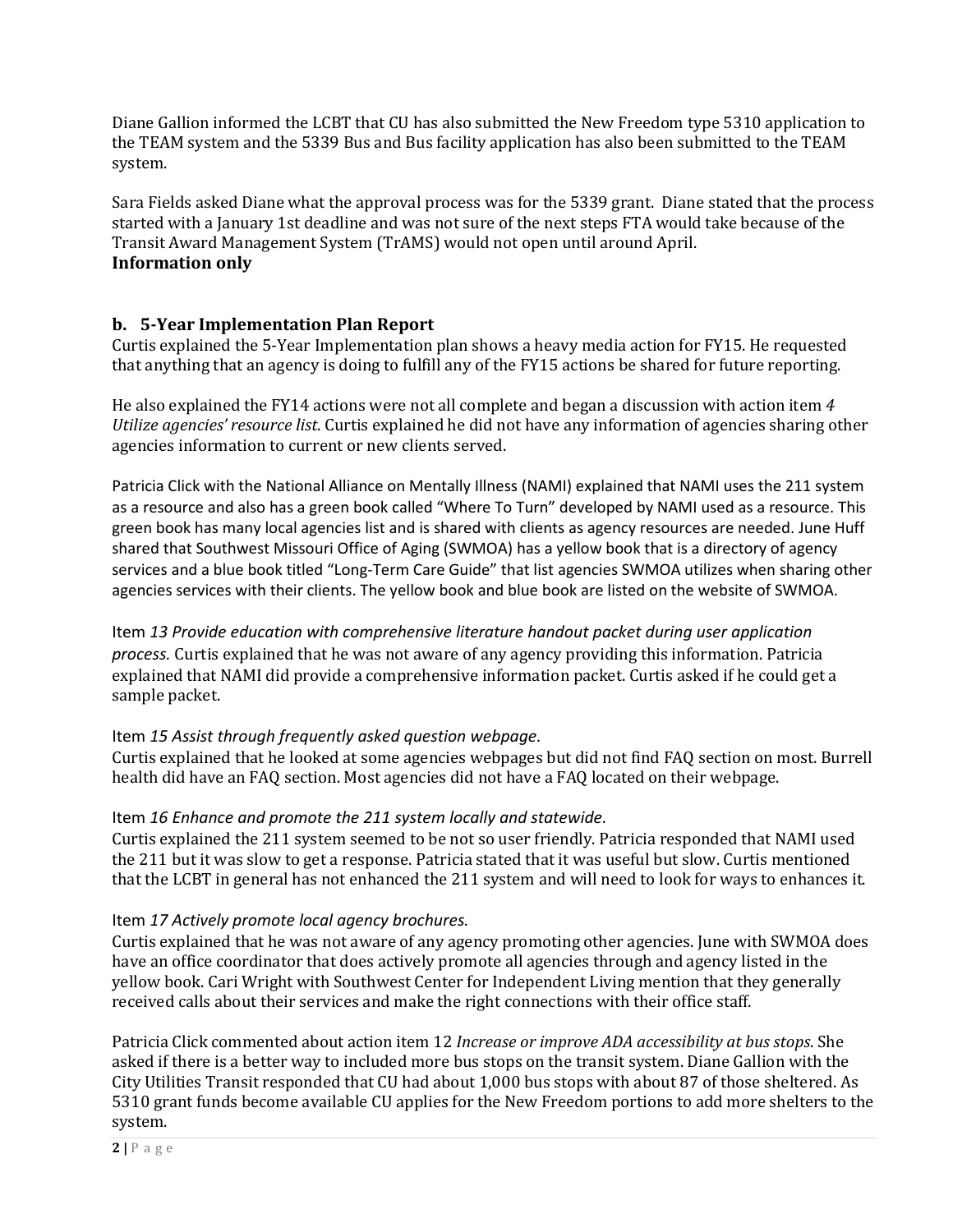*18 Create a plan to develop and research feasible transportation options.*

Curtis explained that the LCBT has been building it knowledge through agency presentation. However, this activity does not fulfill this action.

The LCBT group discussed ways to interact with other groups. Howard Fisk asked if it would be easier to gather information about transportation issues if we went to agencies not involved with the LCBT. **Information only**

| ᄭᄆᅂ<br><b>RHSH</b><br><b>NFW</b><br>∽<br><b>טטעווויטטע</b><br>1 1 1 1 V V |  |
|---------------------------------------------------------------------------|--|
|                                                                           |  |

#### **a. Community Focus Report**

Sara Fields shared a community focus report from 2013 and asked the group to help identify transportation needs that could be included in the 2015 report. Sara stated that the report will start by addressing the funding short falls, then identify what is good in community transportation, followed by transportation needs.

She opened up discussion and asked for comment about the following paragraph from the transportation section of the 2013 Community Focus Report. The paragraph says;

> *"There is a shortage of door-to-door transportation service for the elderly and disabled who cannot use regular public transportation. The shortage of service persists due to a lack of funding and liability insurance costs. Transit providers are unable to cover the costs to provide service through ridership fares alone. Medicaid and Medicare will provide a percentage of the costs, but additional funding is needed in order to provide services to all who need it. While additional coordination is occurring among the more than 20 nonprofit transportation providers that offer services to the elderly and disabled, a need still exists for coordinated scheduling and dispatching. Funding is needed to provide a central calling system that would allow for clients to call a single number and have a ride scheduled with an available provider."*

The questions she asked the LCBT, "Is the focus of this paragraph still valid? And is there another focus that we should consider." Sara mentioned in the past the community foundation had funded red flagged items that were not transportation related. However, a transportation related items could be requested for funding through them such as a bus shelter or other feasible items.

Kathleen Featherstone mentioned that coordinated scheduling and dispatching did not seem to be a feasible strategy. Howard Fisk explained a concept was developed in the past where CU would become the central calling agency for the metro area. Transportation providers would allow their vehicle to be utilized for scheduling with a maximum capacities of clients. Diane stated this agreement was almost completed in the past between CU, OATS and the Council of Churches. CU would have developed the route schedule and pass the schedule to OATS who would manage the drivers and vehicles, but this did not become reality because the Council of Churches backed out of participating and the whole thing was put on hold. The group further discussed how people could and could not utilized transit services because of available or not available service. Sara asked "what would be involved with using logisitcare?" Tim Dygon stated that it was a Medicaid program which is not user friendly and it was hard to get service provided at a reasonable cost. Logistcare proved service through a state contract and is very costly.

# **Information only**